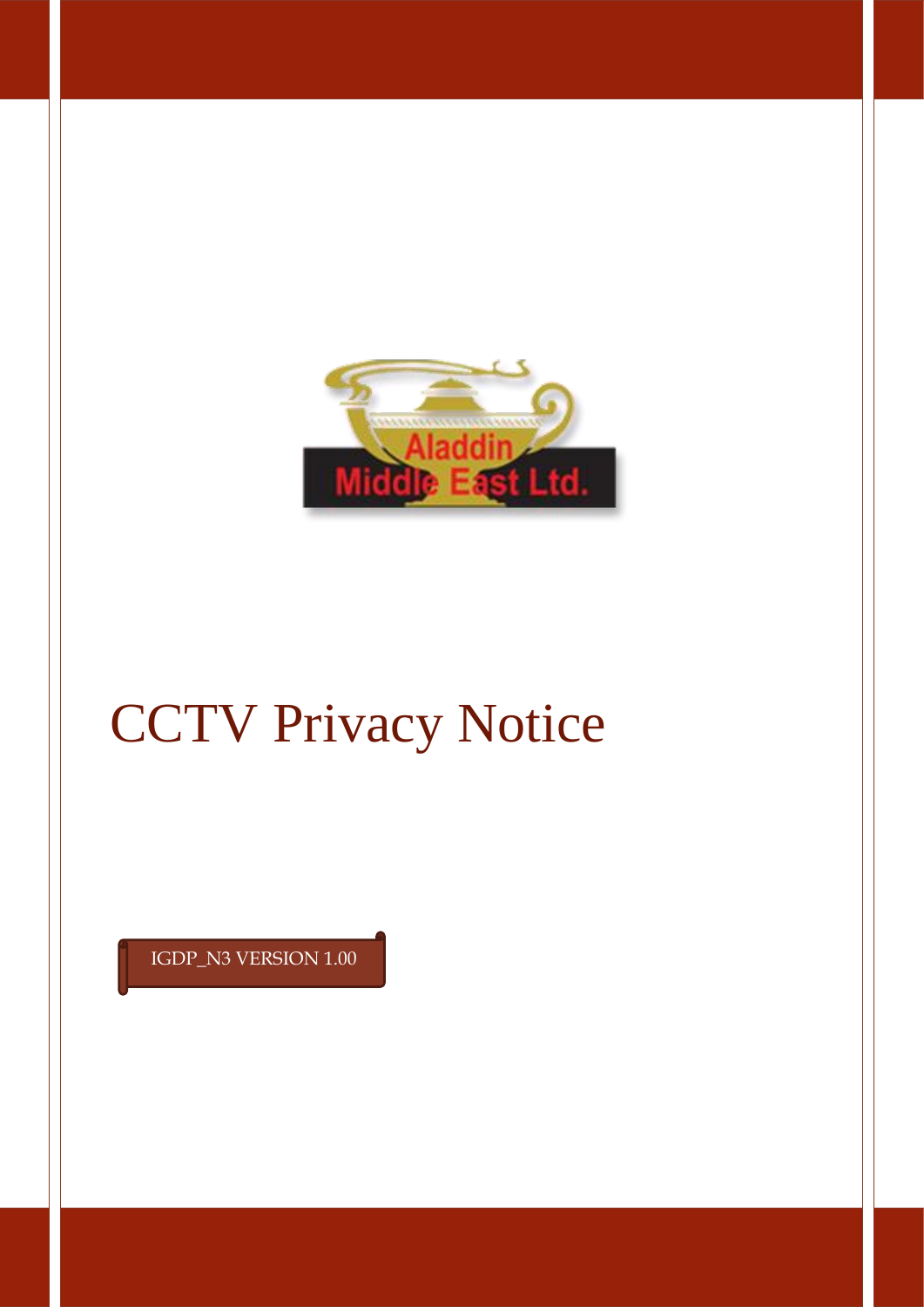## **Aladdin Middle East Limited – Turkey Branch Office**

## **CCTV Privacy Notice**

By entering our premises, you acknowledge that your images shall be processed by the CCTV system of Aladdin Middle East Limited – Turkey Branch Office (hereinafter referred as the "Company" or "We"). This Privacy Notice gives you some helpful information about who we are, what CCTV images we collect, why, who we share it with and why, how long we keep it, and your rights.

For further information on how we use this CCTV and the legal basis for same, please go to Section 2 of our CCTV Policy available at [https://aladdinmiddleeast.com//.](https://aladdinmiddleeast.com/) This CCTV Privacy Notice and the CCTV Policy should be read together with Company's Data Protection and Processing Policy, a copy of which is available at https://aladdinmiddleeast.com//

#### **1. Purpose of Processing**

We operate Closed Circuit Television Systems ("CCTV") on our premises both during the daytime and during the night hours each day. CCTV is used at external points on the premises (e.g. at front gates, in the car-park, etc.) and at certain internal points (e.g. front desk/reception area, corridors etc.). In areas where CCTV is in operation, appropriate notices will be displayed. We use CCTV for security purposes within the framework of personal data processing conditions and purposes specified in Articles 5 and 6 of the Law No. 6698 on Personal data **Protection**; to protect premises and assets; to deter crime and anti-social behavior; to assist in the investigation, detection, and prosecution of offences; to monitor areas in which cash and/or goods are handled; to deter bullying and/or harassment; to maintain good order and ensure the Code of Behavior is respected; to provide a safe environment for all staff and visitors; for verification purposes and for dispute-resolution, particularly in circumstances where there is a dispute as to facts and the recordings may be capable of resolving that dispute; for the taking and defense of litigation

#### **2. Parties that We may transfer Personal Data and Transfer Purposes**

Pursuant to provisions of Article 8 and 9 of the Law No. 6698, we share CCTV footage upon request by legally authorized institutions and organizations within the scope of ensuring the legal, technical and commercial-business security of the persons who conduct business with the Company and ensuring the security of the locations of the Company. We share information with our CCTV provider/s (technical support services). We may show the CCTV images to authorized officers of the Company as part of a Code of Behavior process. In appropriate circumstances, we also share CCTV images/recordings to law enforcement agencies (for the investigation, detection and prevention of offences); to government agencies if it is needed for occupational safety and health purposes; to the Company's insurance company and legal advisors (for dispute resolution and litigation purposes) etc. For further information on who we share your data with, when and in what circumstances, and why, please see our Data Protection and Processing Policy available at https://aladdinmiddleeast.com//

#### **3. How We gather Personal Data, Retention Schedules and Legal Basis**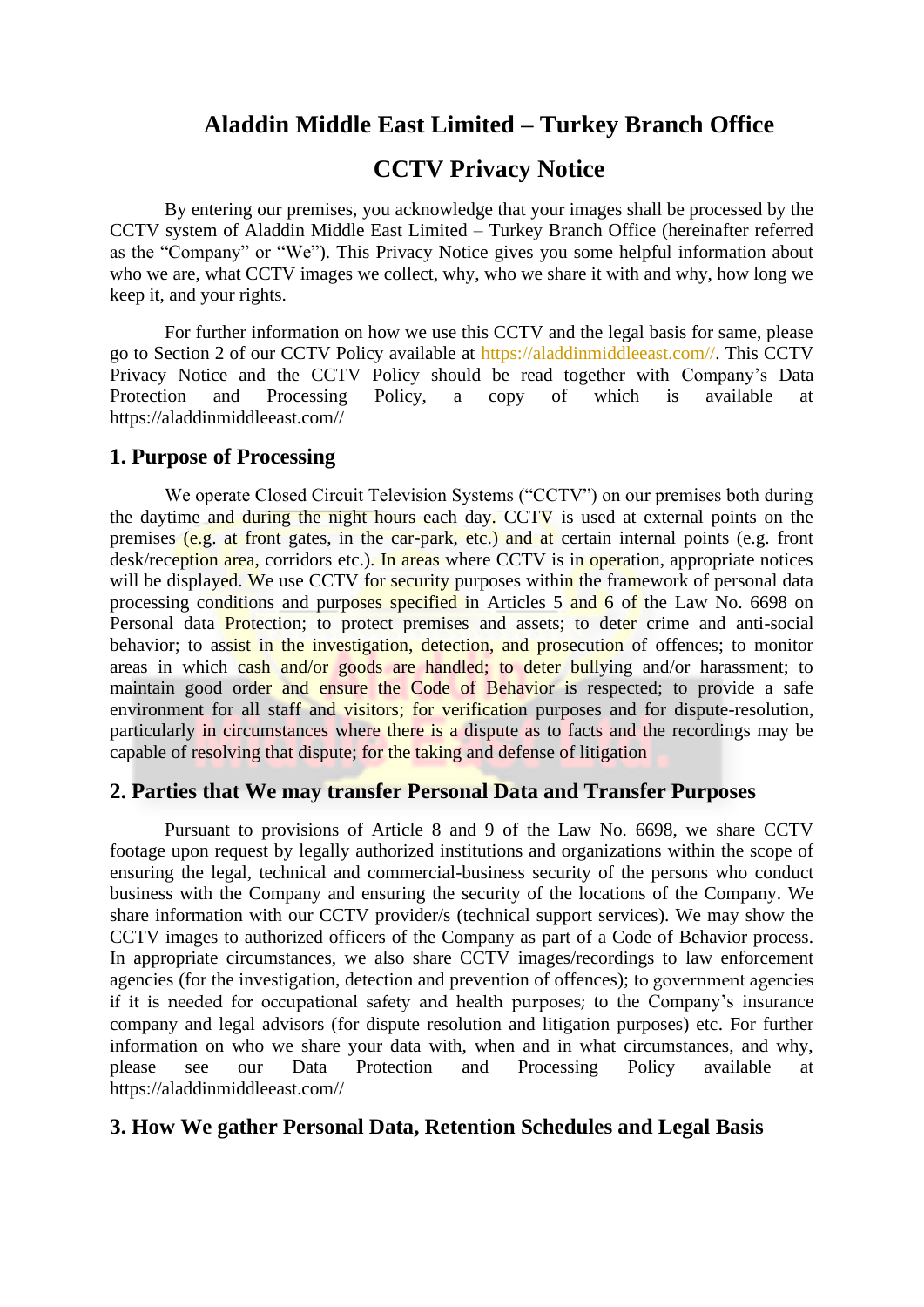3.1. Personal data is collected by authorized staff members in charge of the security / information desk at the entrance of the building, and in addition, security cameras installed to ensure the security of the building and its surroundings are recorded throughout the day. Personal data is processed for the following purposes: as per Article 5/2/a it is clearly provided for by the laws; it is necessary for the Company to perform its legal obligations such as our duty to safeguard and supervise staff members; as per Article md.5/2/e for the establishment, exercise or protection of any right; as per md.5/2/f for our legitimate interests, provided that this processing shall not violate the fundamental rights and freedoms of the data subject.

3.2. CCTV is generally held for 15(fifteen) days. In certain circumstances, CCTV recordings may be held for longer, for example

(a) where a break-in or theft is recorded (in which case they will be held and passed to law enforcement officers, and/or the Company's insurance company and legal advisors)

(b) Where an injury/accident occurs (in which case CCTV may be retained and may subsequently be passed to Company's insurance company, its legal advisors, the Health & Safety Authority and its officers)

(c) Where a breach of the Code of Behavior is reported resulting in a staff member being disciplined, in which case the recordings will be retained to be viewed by disciplinary committees (if possible the images will be appropriately redacted/pixelated to protect the personal data of third parties), the Board of Management, for the purposes of hearings, appeals, dispute resolution and/or verification purposes

These examples are not exhaustive, and there will be other situations where the CCTV is retained for longer than 15 days where there is a legal basis and/or we are legally required to do so. For further information on the retention periods, please refer to our Data Protection and Processing Policy available at https://aladdinmiddleeast.com//

### **4. Data Subject Rights and Modalities for Usage**

Pursuant to Article 11 of the Law No. 6698, you have the following statutory rights, that can be exercised at any time:

- (a) Right to complain to supervisory authority
- (b) Right of access
- (c) Right to rectification
- (d) Right to be forgotten
- (e) Right to restrict processing
- (f) Right to data portability

(g) Right to object and automated decision making/profiling (Company does not use any automatic profiling methods)

(h) right to request compensation for the damage arising from the unlawful processing of personal data.